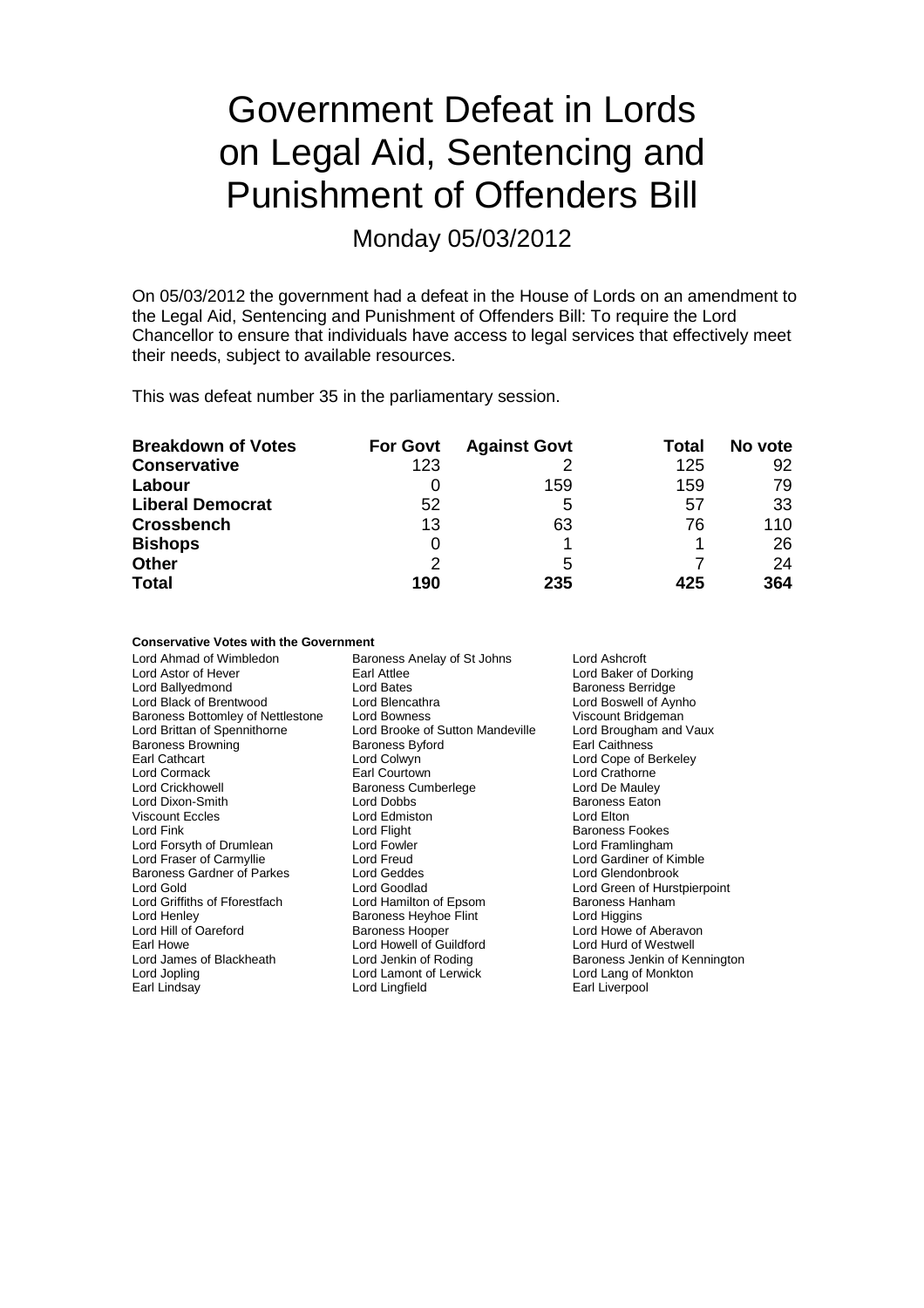- Lord Naseby **Baroness Newlove** Lord Norton of Louth<br>
Baroness O'Cathain **Baroness Perry of Southwark** Lord Plumb Baroness O'Cathain **Baroness Perry of Southwark** Lord Plumb<br>Lord Popat **Baroness Rawlings** Lord Reav Lord Popat **Baroness Rawlings**<br>
Lord Ribeiro<br>
Lord Risby Lord Ryder of Wensum Lord Sassoon<br>Earl Selborne Secret Secret Lord Selsdon Baroness Shephard of Northwold<br>
Baroness Stedman-Scott<br>
Lord Stewartby<br>
Lord Stewartby Baroness Stedman-Scott Lord Stewartby Corresponding the Baroness Stowell of Beeston<br>
Lord Strathclyde Lord Taylor of Holbeach Lord Trefgarne Lord Strathclyde Lord Taylor of Holbeach<br>
Lord Trimble Lord True<br>
Lord True Lord Tugendhat Viscount Ullswater Baroness Verma Lord Wakeham Lord Wasserman<br>
Baroness Wheatcroft 
Baroness Wilcox
- Lord Luke Lord MacGregor of Pulham Market Lord Maples Lord Marland Lord Marlesford Lord Mawhinney Lord Mayhew of Twysden **Baroness Miller of Hendon** Baroness Morris of Bolton Lord Risby Lord Roberts of Conwy<br>
Lord Risby Lord Roberts of Conwy<br>
Baroness Seccombe Lord Shaw of Northstead Lord Sheikh<br>Lord Skelmersdale Lord Spicer Lord True<br>
Viscount Ullswater<br>
Viscount Ullswater<br>
Baroness Verma
- Earl Selborne **Lord Selsdon** Lord Selsdon Baroness Shackleton of Belgravia<br>
Baroness Sharples **Baroness** Sharples **Lord Shaw** of Northstead Lord Sheikh Viscount Younger of Leckie

#### **Conservative Votes against the Government** Lord Newton of Braintree

## **Labour Votes with the Government**

**-**

## **Labour Votes against the Government**

Lord Adonis **Lord Ahmed** Lord Ahmed Lord Anderson of Swansea<br>
Baroness Andrews **Lord Bach** Lord Bach **Baroness Bakewell** Baroness Andrews **Example 2** Lord Bach Baroness Bakewell<br>
Lord Barnett **Bach Bassam of Brighton** Blood Bhattacharyya Lord Barnett **Lord Bassam of Brighton** Cord Bhattachar<br>
Lord Bilston **Lord Barness Blackstone** Barness Blood<br>
Barness Blood Lord Bilston Baroness Blackstone<br>
Baroness Blackstone<br>
Lord Borrie Lord Boateng **Lord Boateng** Lord Borrie **Lord Bree Lord Bradley**<br>
Lord Bragg **Lord Bree Lord Bree Lord Bree Lord Brooke** Lord Bragg Lord Brennan Lord Brooke of Alverthorpe Lord Campbell-Savours Lord Clark of Windermere Lord Clinton-Davis<br>
Lord Collins of Highbury **Campbell Baroness Corston** Lord Davies of Coity Lord Collins of Highbury **Baroness Corston**<br>
Lord Davies of Stamford **Example 1** Lord Davies of Oldham Baroness Donaghy Baroness I<br>
Lord Eatwell Cord Elder Baroness Farrington of Ribbleton Lord Faulkner of Worcester Lord Filkin<br>
Lord Foster of Bishop Auckland Lord Foulkes of Cumnock Baroness Gale Lord Foster of Bishop Auckland Lord Foulkes of Cumnock Baroness Gale<br>Baroness Gibson of Market Rasen Lord Giddens Lord Glasman Baroness Gibson of Market Rasen Lord Giddens<br>Baroness Golding Lord Goldsmith Baroness Golding The Lord Goldsmith Cord Gordon of Strathblane<br>Baroness Goudie The Baroness Gould of Potternewton Lord Graham of Edmonton Lord Grenfell **Communist Communist Communist Communist Communist Communist Communist Communist Communist Communist Communist Communist Communist Communist Communist Communist Communist Communist Communist Communist Communi** Lord Harris of Haringey **Lord Harrison**<br>
Lord Haskel Chilton Lord Haworth Lord Haworth Baroness Hayter of Kentish Town<br>
Baroness Healy of Primrose Hill Baroness Henig<br>
Baroness Hilton of Eggardon Baroness Healy of Primrose Hill Baroness Henig Saroness Henith Baroness Hilton of Eggardon Lord Hollick Baroness Hollis of Heigham Lord Howarth of Newport Baroness Howells of St Davids Lord Howie of Troon<br>
Lord Hughes of Woodside Baroness Hughes of Stretford Lord Hunt of Kings Heath Lord Hughes of Woodside Baroness Hughes of Stretford<br>Lord Hunt of Kings Heath<br>Lord Hutton of Furness Lord Irvine of Lairg Lord Janner of Braunstone Lord Hutton of Furness<br>
Baroness Jay of Paddington<br>
Lord Joffe Baroness Jay of Paddington Lord Joffe **Lord School Constructs** Baroness Jones of Whitchurch<br>
Lord Jord Jord Jord Jordan Lord Judd Baroness Kennedy of The Shaws Lord Kennedy of Southwark Baroness King of Bow<br>
Lord King of West Bromwich Baroness Kinnock of Holyhead Lord Knight of Weymouth Lord King of West Bromwich Baroness Kinnock of Holyhead<br>
Lord Lea of Crondall
Lord Levy Lord Lea of Crondall Lord Levy Lord Levy Baroness Liddell of Coatdyke<br>
Lord Liddle Lord Lipsey Lord Baroness Lister of Burtersett Lord Liddle Lord Lipsey Lord Lipsey Baroness Lister of Burtersett<br>Lord Lympne Lord Macdonald of Tradeston Lord Mackenzie of Framwello Lord MacKenzie of Culkein

Lord Brooks of Tremorfa **Lord Browne**<br>
Lord Clark of Windermere **Lord Clinton-Davis** Lord Elder<br>
Lord Eaulkner of Worcester<br>
Lord Ellkin<br>
Lord Ellkin Baroness Gould of Potternewton Lord Graham of Ed<br>Lord Grocott Lord Graham Class Lord Jordan<br>
Lord Kennedy of Southwark<br>
Baroness King of Bow

Lord Davies of Oldham Baroness Dean of Thornton-le-Fylde<br>
Baroness Drake Corp Lord Dubs Lord Macdonald of Tradeston Lord Mackenzie of Framwellgate<br>Baroness Mallalieu Lord Maxton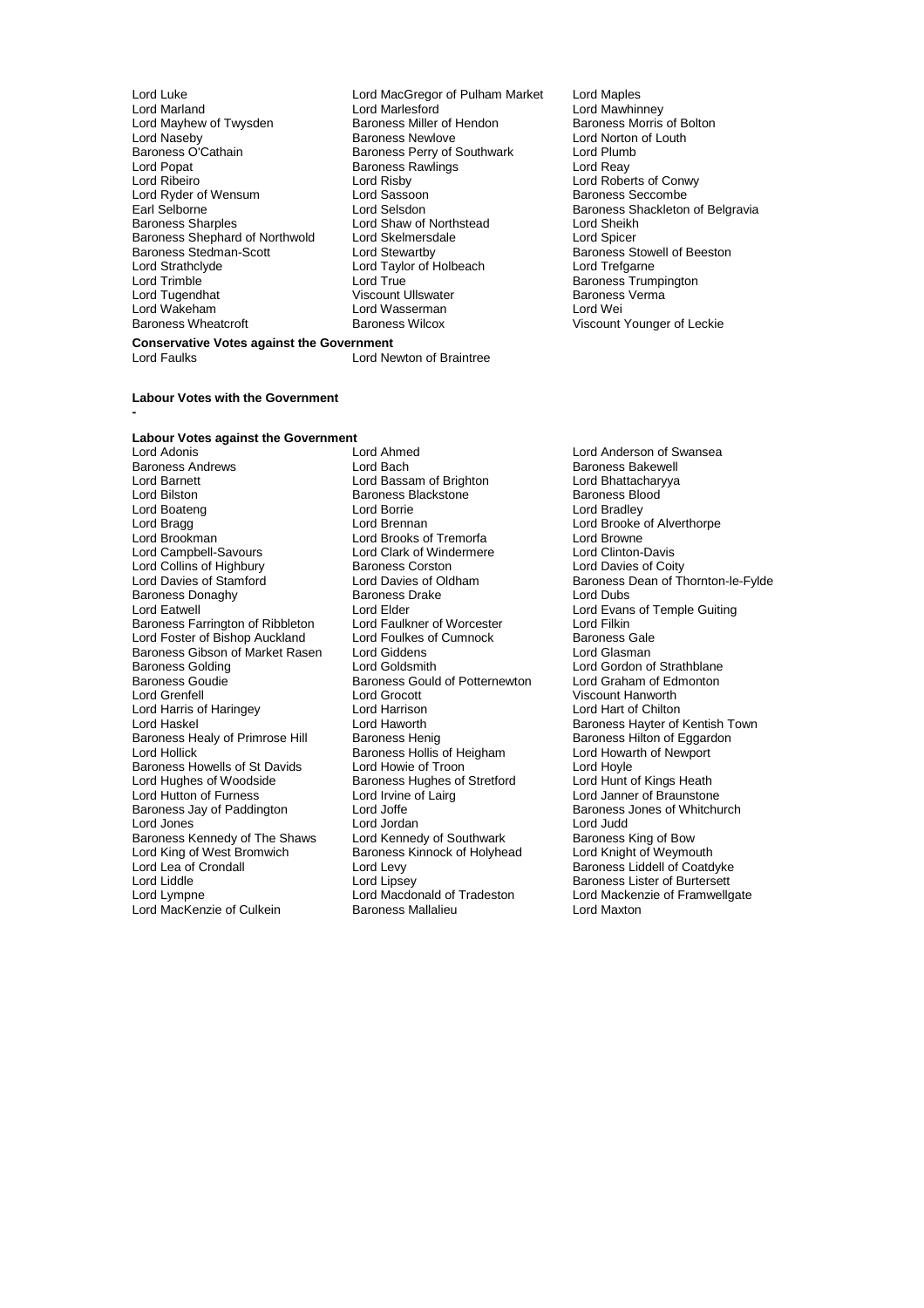Lord McAvoy **Lord McConnell of Glenscorrodale** Baroness McDonagh<br>
Lord McFall of Alcluith **Baroness McIntosh of Hudnall** Lord McKenzie of Luton Lord McFall of Alcluith Baroness McIntosh of Hudnall<br>
Lord Mitchell Cord Monks Baroness Morris of Yardley **Lord Morris of Aberavon** Lord Morris of Lord Morris of Lord Morris of Lord Myners **Corris Act Aberavon** Baroness Nye Lord Morris of Handsworth **Lord Myners** Lord Myners **Baroness Nye**<br>
Lord O'Neill of Clackmannan **Lord Patel of Blackburn Lord Patel of Bradford** Lord O'Neill of Clackmannan Lord Patel of Lord Pendry<br>
Lord Pendry Lord Peston Lord Plant of Highfield Lord Prescott **Baroness Prosser**<br>
Baroness Ramsay of Cartvale Lord Rea Lord Rea Lord Reid of Cardowan Baroness Ramsay of Cartvale Lord Rea Lord Rea Lord Reid of Cartvale Lord Rea Lord Reid of Cartvale Lord Rosser<br>
Raroness Rendell of Babergh Lord Richard Lord Rosser Baroness Rendell of Babergh Lord Richard Lord Rosse<br>
Lord Rowlands Cord Rosse Baroness Scotland of Asthal Lord Sewel Lord Rowlands Baroness Scotland of Asthal<br>Baroness Sherlock Viscount Simon Baroness Sherlock **Viscount Simon**<br>
Lord Solev **Baroness Smith of Basildon**<br>
Lord Stevenson of Balmacara 
Lord Stone of Blackheath Baroness Symons of Vernham Dean Baroness Taylor of Bolton Lord Taylor of B<br>Lord Temple-Morris Baroness Thornton Lord Tomlinson Lord Temple-Morris and Baroness Thorn<br>
Lord Triesman<br>
Lord Tunnicliffe Baroness Wall of New Barnet Lord Warner Lord West of Spithead University Corp. New York Corp. 2014<br>Baroness Wheeler Baroness Whitaker Charoness Wilkins Lord Williams of Elvel Lord Wills<br>
Lord Wood of Anfield
Lord Woolmer of Leeds

Lord Monks<br>
Lord Morris of Aberavon<br>
Lord Morris of Aberavon<br>
Lord Morris of Manchester Lord Peston Baroness Pitkeathley<br>
Lord Prescott Baroness Prosser Lord Stevenson of Balmacara Lord Stone of Blackheath<br>
Baroness Taylor of Bolton Lord Taylor of Blackburn Lord Tunnicliffe **Baroness Turner of Camden**<br>
Lord Warner **Cammaden**<br>
Lord West of Spithead Baroness Whitaker **Baroness Willish Baroness Willis**<br>
Lord Willsins Baroness Williston

## **Liberal Democrat Votes with the Government**

Earl Glasgow **Baroness Harris of Richmond Baroness Hussein-Ece**<br>
Baroness Hussein-Ece **Baroness Jolly** Baroness Parminter **Lord Phillips of Sudbury**<br>
Lord Redesdale **Lord Rennard** Lord Smith of Clifton Baroness Thomas of Winchester<br>Lord Tope Lord Tyler Baroness Williams of Crosby

Lord Addington Lord Alderdice Lord Avebury Lord Bradshaw Baroness Brinton Lord Clement-Jones Lord Dholakia **Lord Dykes** Lord Dykes Baroness Falkner of Margravine<br>Lord Fearn **Baroness Garden of Frognal** Lord German Lord Fearn **Example 2** Exercise Garden of Frognal Lord German<br>
Baroness Harris of Richmond Lord Hussain Baroness Hussein-Ece **Baroness Jolly** Exercise Scotter Lord Jones of Cheltenham<br>Baroness Kramer **Baroness In Lord Loomba** Baroness Maddock **Lord Loomba Baroness Maddock**<br> **A** Lord McNally **A** Lord Newby Lord Marks of Henley-on-Thames Lord McNally **Lord Mentally** Lord Newby<br>Baroness Nicholson of Winterbourne Baroness Northover **Lord Palmer of Childs Hill** Baroness Nicholson of Winterbourne<br>
Baroness Northover<br>
Baroness Northover<br>
Lord Palmer Lord Politips of Sudbury<br>
Baroness Randerson Lord Rennard **Lord Roberts of Llandudno**<br> **Baroness Scott of Needham Market** Lord Sharkey Lord Rodgers of Quarry Bank Baroness Scott of Needham Market Lord Sharkey Baroness Sharp of Guildford Lord Shipley Lord Shutt of Greetland<br>
Lord Smith of Clifton **Cultists** Baroness Thomas of Winchester Lord Thomas of Gresford Lord Tope Lord Tyler Corporation Christen Baroness Tyler of Enfield<br>
Lord Wallace of Saltaire Baroness Wallmsley<br>
Baroness Walmsley Lord Wallace of Saltaire

## **Liberal Democrat Votes against the Government**

Lord Carlile of Berriew **Baroness Doocey** Lord Maclennan of Rogart<br>
Lord Taverne<br>
Lord Taverne Baroness Thomas of Walliswood

## **Crossbench Votes with the Government**

Lord Greenway **Lord Kakkar**<br>Cord Rees-Mogg **Lord May Lord Makkar** Lord Turnbull

Lord Aberdare **Viscount Brookeborough** Lord Butler of Brockwell<br>
Viscount Craigavon **Lord Dannatt** Lord Dannatt **Exil Exil Engler** Viscount Craigavon **Craigavon** Lord Dannatt Craigavon Lord Lord Earl Erroll<br>
Lord Greenway **Lord Lord Lord Kakkar** Craigavon Lord Mawson

Lord Best Lord Bichard<br>
Lord Broers Corporation Baroness Butler-Sloss<br>
Lord Broers Corporation Baroness Butler-Sloss<br>
Lord Carswell

**Crossbench Votes against the Government** Viscount Allenby of Megiddo Lord Alton of Liverpool Lord Armstrong of Ilminster Baroness Butler-Sloss

Lord Young of Norwood Green

Baroness Barker **Baroness Benjamin**<br>
Lord Bradshaw **Baroness Benjamin** Baroness Bonham-Carter of Yarnbury<br>
Lord Bradshaw **Baroness Brinton** Lord Clement-Jones

Lord Sutherland of Houndwood